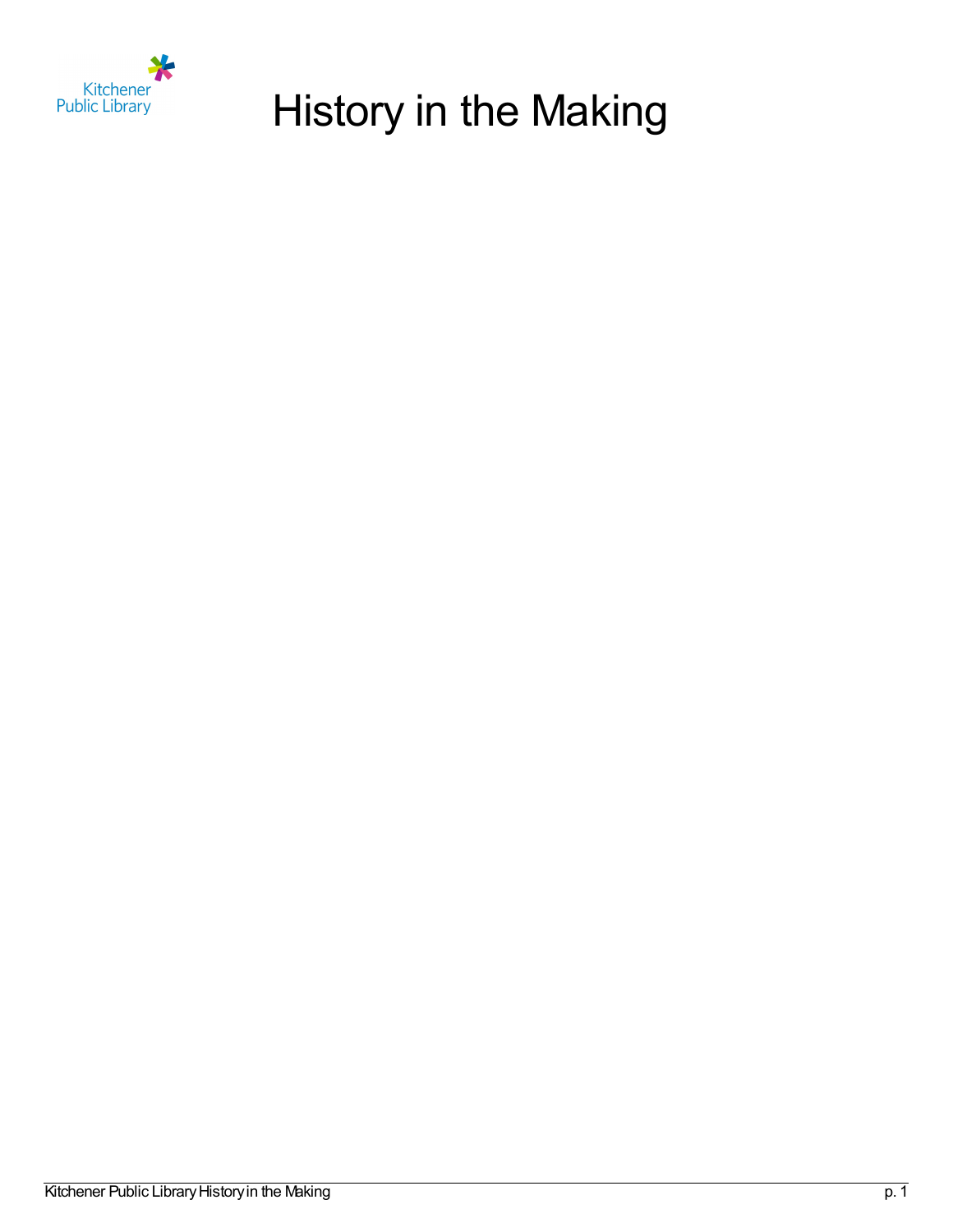

# 14 Elgin Street, Galt, Ontario

#### <https://makinghistory.kpl.org/en/permalink/descriptions6249>

| Description Level:           | <b>Item</b>                              |
|------------------------------|------------------------------------------|
| Accession Number:            | P002577                                  |
| Material Details:            | Postcards                                |
| <b>Physical Description:</b> | 13.9 cm (W) $X$ 8.8 cm (H)               |
|                              | 13.9 cm (W) X 8.8 cm (H) with mat/border |
| Language:                    | English                                  |
| Date Range:                  | [193-]                                   |
| Scope and Content:           |                                          |

Black and white photograph postcard of exterior of house located at 14 Elgin Street, Galt, Ontario. A man and woman are standing next to a parked automobile.

| Storage Location:    | PB4                                                                                                                                                                       |
|----------------------|---------------------------------------------------------------------------------------------------------------------------------------------------------------------------|
| Subject Access:      | Automobiles                                                                                                                                                               |
|                      | Dwellings                                                                                                                                                                 |
|                      | Elgin Street (Galt, Ont.)                                                                                                                                                 |
| Place:               | Galt, Ontario, Canada                                                                                                                                                     |
| Geographic Access:   | Galt, Ontario                                                                                                                                                             |
| Notes:               | The present day address of the house is 6 Elgin Street, Galt, Ontario.                                                                                                    |
|                      | The man and woman shown are believed to be William and Mary Gray.                                                                                                         |
|                      | This postcard is part of the Gray Family Collection.                                                                                                                      |
| Copyright Status:    | Public domain: Copyright has expired according to Canadian law. No<br>restrictions on use.                                                                                |
| Reproductions:       | If you would like to obtain a digital or print copy of this image, please see<br>KPL's Photographic Reproduction Policy at<br>http://www.kpl.org/localhistory/photographs |
| Source Organization: | <b>Waterloo Historical Society</b>                                                                                                                                        |
| Collection:          | <b>Photograph Collection</b>                                                                                                                                              |

#### Images



 $P2577$ 

16-38 King Street West, Kitchener, Ontario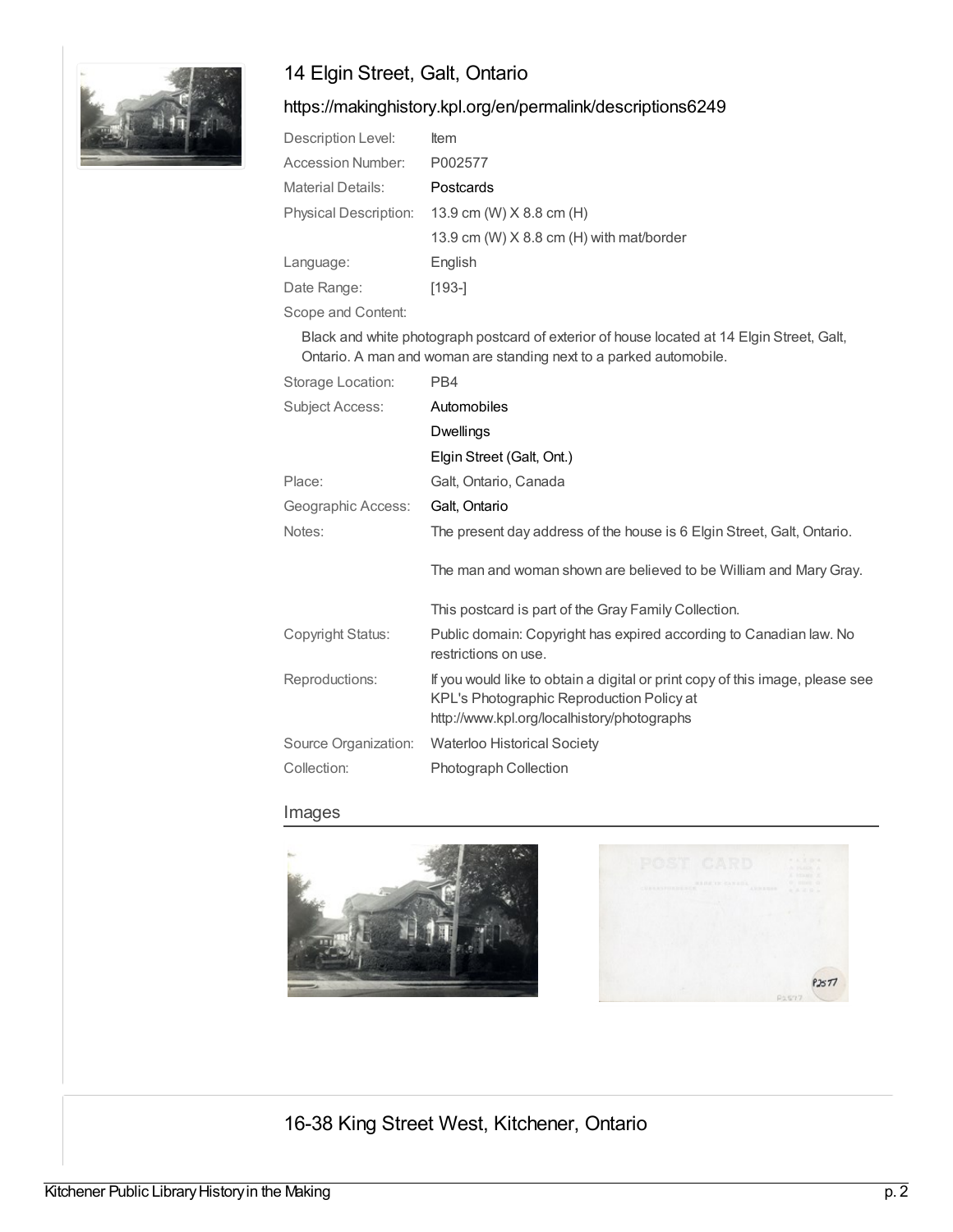#### <https://makinghistory.kpl.org/en/permalink/descriptions6316>



| Description Level:           | <b>Item</b>                              |
|------------------------------|------------------------------------------|
| Accession Number:            | P002842                                  |
| Material Details:            | Photographs                              |
| <b>Physical Description:</b> | 10 cm (W) $X$ 6.8 cm (H)                 |
|                              | 11.1 cm (W) X 7.6 cm (H) with mat/border |
| Language:                    | English                                  |
| Date Range:                  | [ca. 1962]                               |
|                              |                                          |

Scope and Content:

Black and white photograph of 16-38 King Street West, Kitchener, Ontario. The following storefronts can be seen, from left to right: Sauder's Mens Wear (38 King St. W), Pennsylvania Kitchen (34 King St. W.), Dunnette Jewellers (30 King St. W.) and Goudies Department Store (16-28 King St. W).

| Storage Location:      | PB <sub>1</sub>                                                                                                                                                                                                              |
|------------------------|------------------------------------------------------------------------------------------------------------------------------------------------------------------------------------------------------------------------------|
| <b>Subject Access:</b> | <b>Buildings</b>                                                                                                                                                                                                             |
|                        | <b>Business districts</b>                                                                                                                                                                                                    |
|                        | <b>Storefronts</b>                                                                                                                                                                                                           |
|                        | King Street West (Kitchener, Ont.)                                                                                                                                                                                           |
|                        | Goudies Department Store (Kitchener, Ont.)                                                                                                                                                                                   |
|                        | Pennsylvania Kitchen (Kitchener, Ont.)                                                                                                                                                                                       |
|                        | Dunnette Jewellers (Kitchener, Ont.)                                                                                                                                                                                         |
|                        | Sauder's Mens Wear (Kitchener, Ont.)                                                                                                                                                                                         |
| Place:                 | Kitchener, Ontario, Canada                                                                                                                                                                                                   |
| Geographic Access:     | Kitchener, Ontario                                                                                                                                                                                                           |
| Notes:                 | Photograph has scalloped edges.                                                                                                                                                                                              |
| Copyright Status:      | Copyrighted: Protected by copyright. Uses other than research or private<br>study require the permission of the rightsholder(s). Responsibility for<br>obtaining permissions and for any use rests exclusively with the user |
| Reproductions:         | If you would like to obtain a digital or print copy of this image, please see<br>KPL's Photographic Reproduction Policy at<br>http://www.kpl.org/localhistory/photographs                                                    |
| Source Organization:   | <b>Waterloo Historical Society</b>                                                                                                                                                                                           |
| Collection:            | <b>Photograph Collection</b>                                                                                                                                                                                                 |
|                        |                                                                                                                                                                                                                              |

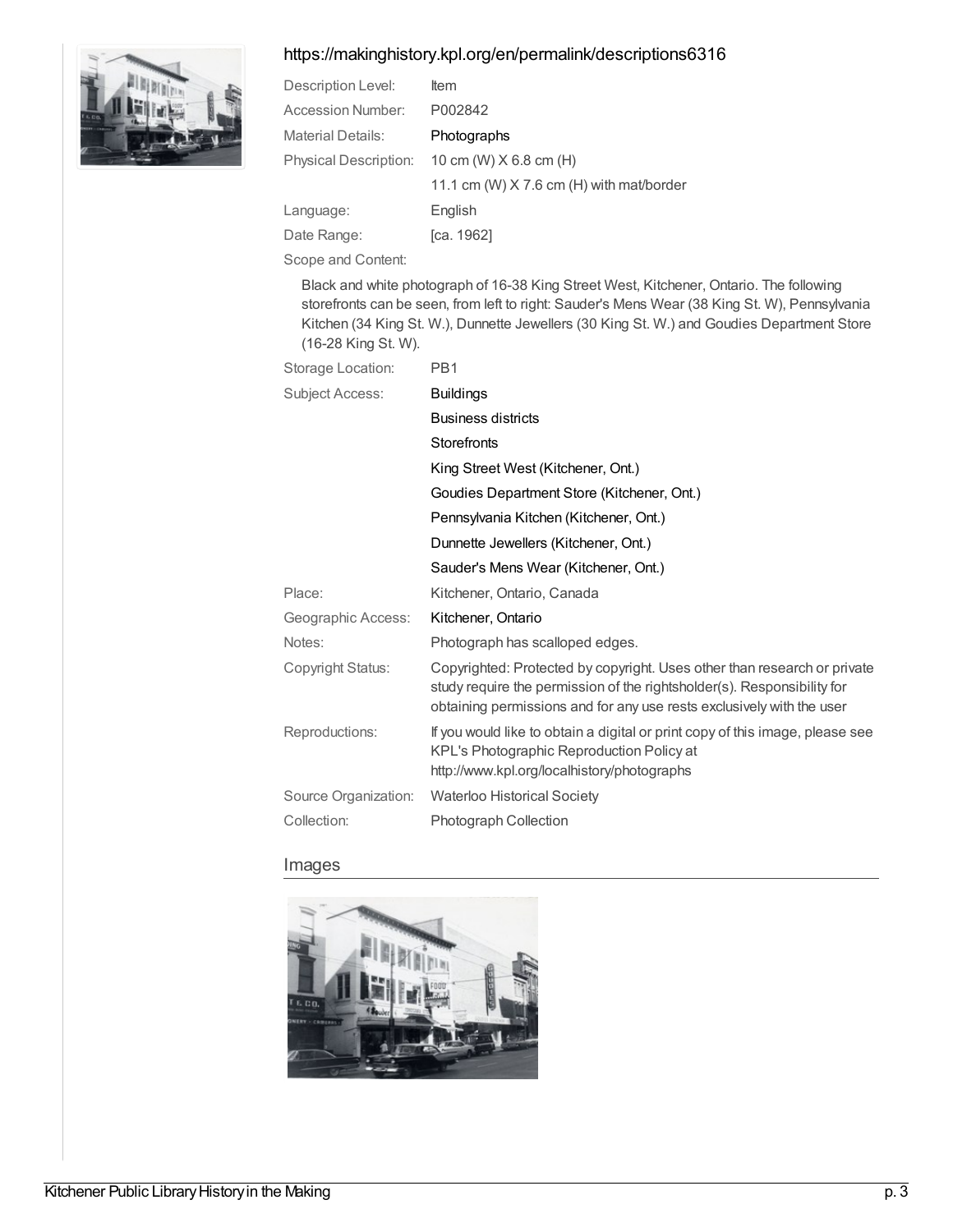# 24th Regiment Calvary, "Grey's Horse" Collection



# <https://makinghistory.kpl.org/en/permalink/descriptions755>

| Part Of:           | 24th Regiment Calvary, "Grey's Horse" Collection |
|--------------------|--------------------------------------------------|
| Description Level: | Fonds                                            |
| Creator:           | 24th Regiment Calvary, "Grey's Horse"            |
| Fonds Number:      | MC <sub>22</sub>                                 |
| Material Details:  | Documents                                        |
| Scope and Content: |                                                  |

|                      | Collection consists of personal papers, correspondance, reports and newspaper clippings.                                      |
|----------------------|-------------------------------------------------------------------------------------------------------------------------------|
| Storage Location:    | <b>GSR Archives</b>                                                                                                           |
| Name Access:         | 24th Regiment Calvary, "Grey's Horse"                                                                                         |
| Finding Aid:         | Finding aid available                                                                                                         |
| Copyright Status:    | Copyright status unknown. Responsibility for determining the copyright<br>status and any use rests exclusively with the user. |
| Source Organization: | <b>Waterloo Historical Society</b>                                                                                            |
| Collection:          | <b>Archival Collection</b>                                                                                                    |
|                      |                                                                                                                               |

#### **Documents**



MC22 24th Regiment Cavalry, Grey's Horse.pdf

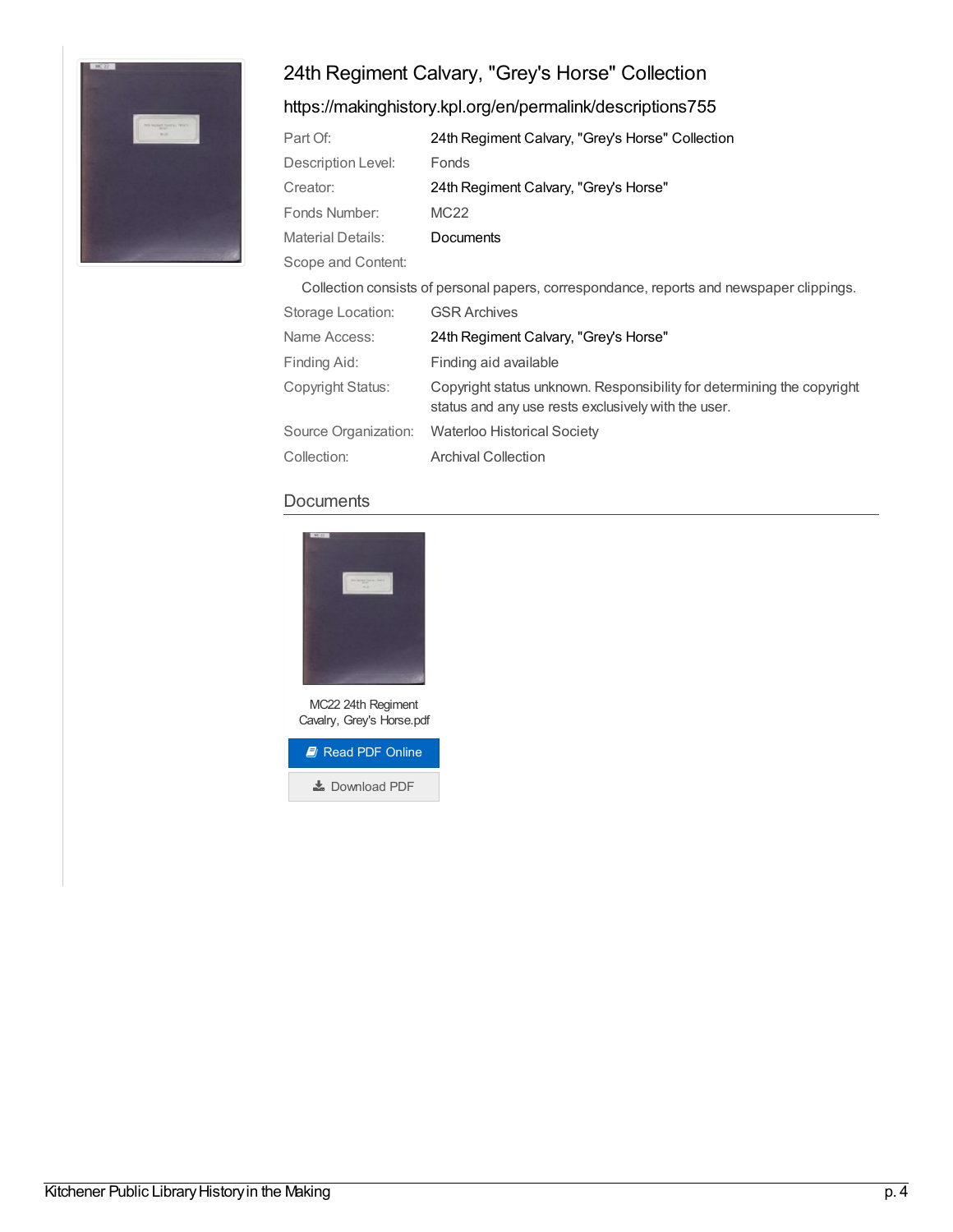# 29th Infantry Regiment Band, Berlin, Ontario



# <https://makinghistory.kpl.org/en/permalink/descriptions5919>

| Description Level:       | ltem                                                                                                                                                                      |
|--------------------------|---------------------------------------------------------------------------------------------------------------------------------------------------------------------------|
| <b>Accession Number:</b> | P002068                                                                                                                                                                   |
| <b>Material Details:</b> | Postcards                                                                                                                                                                 |
| Physical Description:    | 13.3 cm (W) X 7.9 cm (H)                                                                                                                                                  |
|                          | 15.3 cm (W) $X$ 9.2 cm (H) with mat/border                                                                                                                                |
| Language:                | English                                                                                                                                                                   |
| Date Range:              | 1906                                                                                                                                                                      |
| Date of Publication:     | 1906                                                                                                                                                                      |
| Scope and Content:       |                                                                                                                                                                           |
|                          | Postcard of the Twenty-Ninth Infantry Regimental Band from Berlin, Ontario.                                                                                               |
| Storage Location:        | PB4                                                                                                                                                                       |
| <b>Subject Access:</b>   | Military bands                                                                                                                                                            |
| Place:                   | Kitchener, Ontario, Canada                                                                                                                                                |
|                          |                                                                                                                                                                           |
| Geographic Access:       | Kitchener, Ontario                                                                                                                                                        |
| Notes:                   | Photograph appeared in Berlin Today 1806-1906 with the caption: The<br>Famous 29th Regimental Band.                                                                       |
|                          | W.H.E. Schmalz was the president of the 29th Regiment Band in 1906.                                                                                                       |
| Copyright Status:        | Public domain: Copyright has expired according to Canadian law. No<br>restrictions on use.                                                                                |
| Reproductions:           | If you would like to obtain a digital or print copy of this image, please see<br>KPL's Photographic Reproduction Policy at<br>http://www.kpl.org/localhistory/photographs |
| Source Organization:     | Waterloo Historical Society                                                                                                                                               |



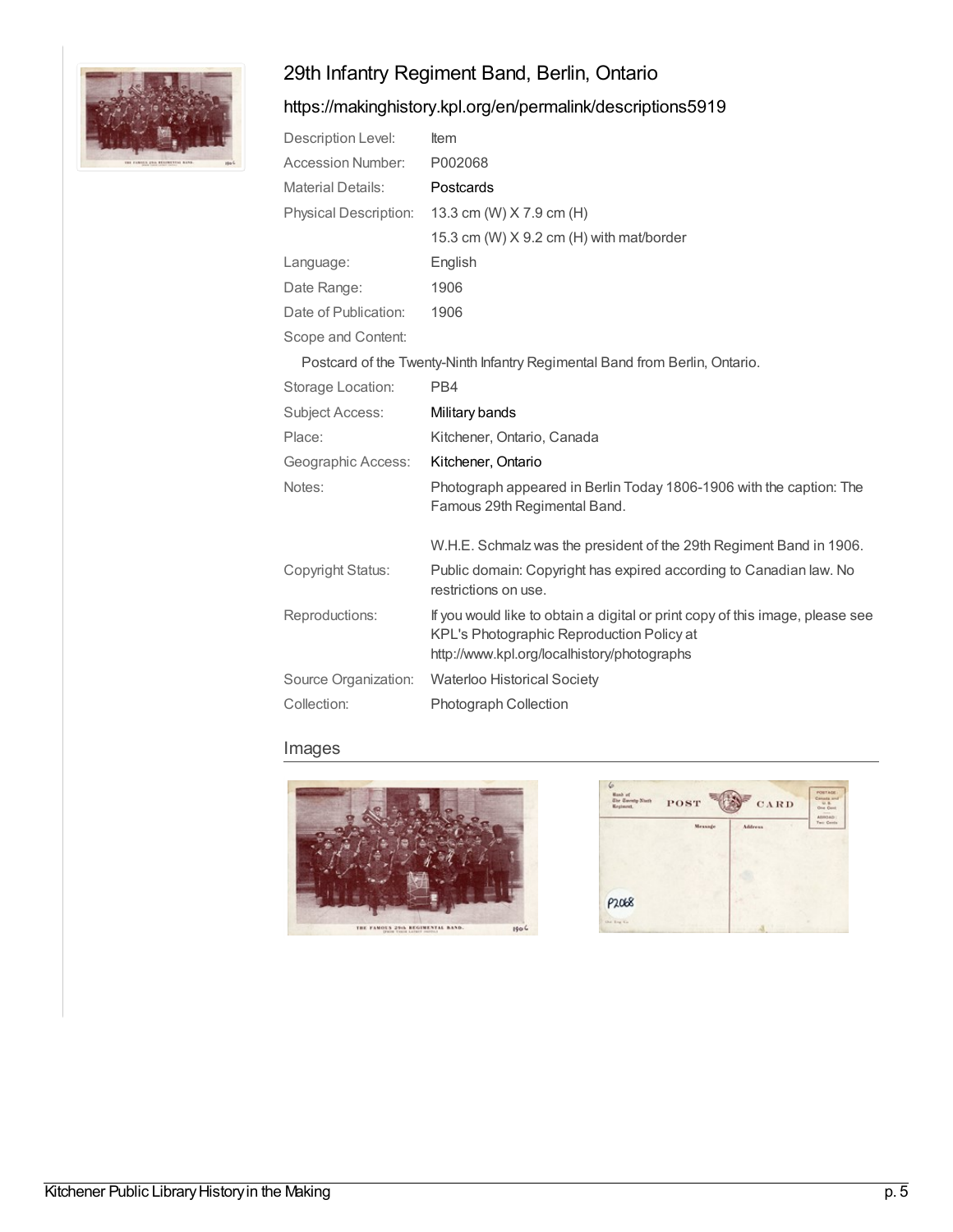# 29th Waterloo County Regiment Band

### <https://makinghistory.kpl.org/en/permalink/descriptions6065>

| Description Level:           | Item                                     |
|------------------------------|------------------------------------------|
| Creator:                     | Lippert, Herman, Photographer            |
| Accession Number:            | P000345                                  |
| Material Details:            | Postcards                                |
| <b>Physical Description:</b> | 13.8 cm (W) X 8.1 cm (H)                 |
|                              | 13.8 cm (W) X 8.1 cm (H) with mat/border |
| Language:                    | English                                  |
| Date Range:                  | [between 1905 and 1910]                  |
| Scope and Content:           |                                          |

Postcard made from black and white photograph taken by Herman Lippert, Berlin, Ontario. Image shows 29th Waterloo County Regiment Band in Victoria Park, Berlin, Ontario.

| Storage Location:    | PB4                                                                                                                                                                       |
|----------------------|---------------------------------------------------------------------------------------------------------------------------------------------------------------------------|
| Name Access:         | Lippert, Herman                                                                                                                                                           |
| Subject Access:      | Military bands                                                                                                                                                            |
|                      | Bands (Music)                                                                                                                                                             |
|                      | 29th Waterloo County Regiment Band                                                                                                                                        |
| Place:               | Kitchener, Ontario, Canada                                                                                                                                                |
| Geographic Access:   | Kitchener, Ontario                                                                                                                                                        |
| Notes:               | The Berlin Musical Society Band became the 29th Waterloo County<br>Regiment Band on 3 March 1879.                                                                         |
|                      | Photograph believed to have been taken in Victoria Park, Berlin, Ontario.                                                                                                 |
| Copyright Status:    | Public domain: Copyright has expired according to Canadian law. No<br>restrictions on use.                                                                                |
| Reproductions:       | If you would like to obtain a digital or print copy of this image, please see<br>KPL's Photographic Reproduction Policy at<br>http://www.kpl.org/localhistory/photographs |
| Source Organization: | <b>Waterloo Historical Society</b>                                                                                                                                        |
| Collection:          | <b>Photograph Collection</b>                                                                                                                                              |
|                      |                                                                                                                                                                           |

#### Images





# 31-39 King Street East, Kitchener, Ontario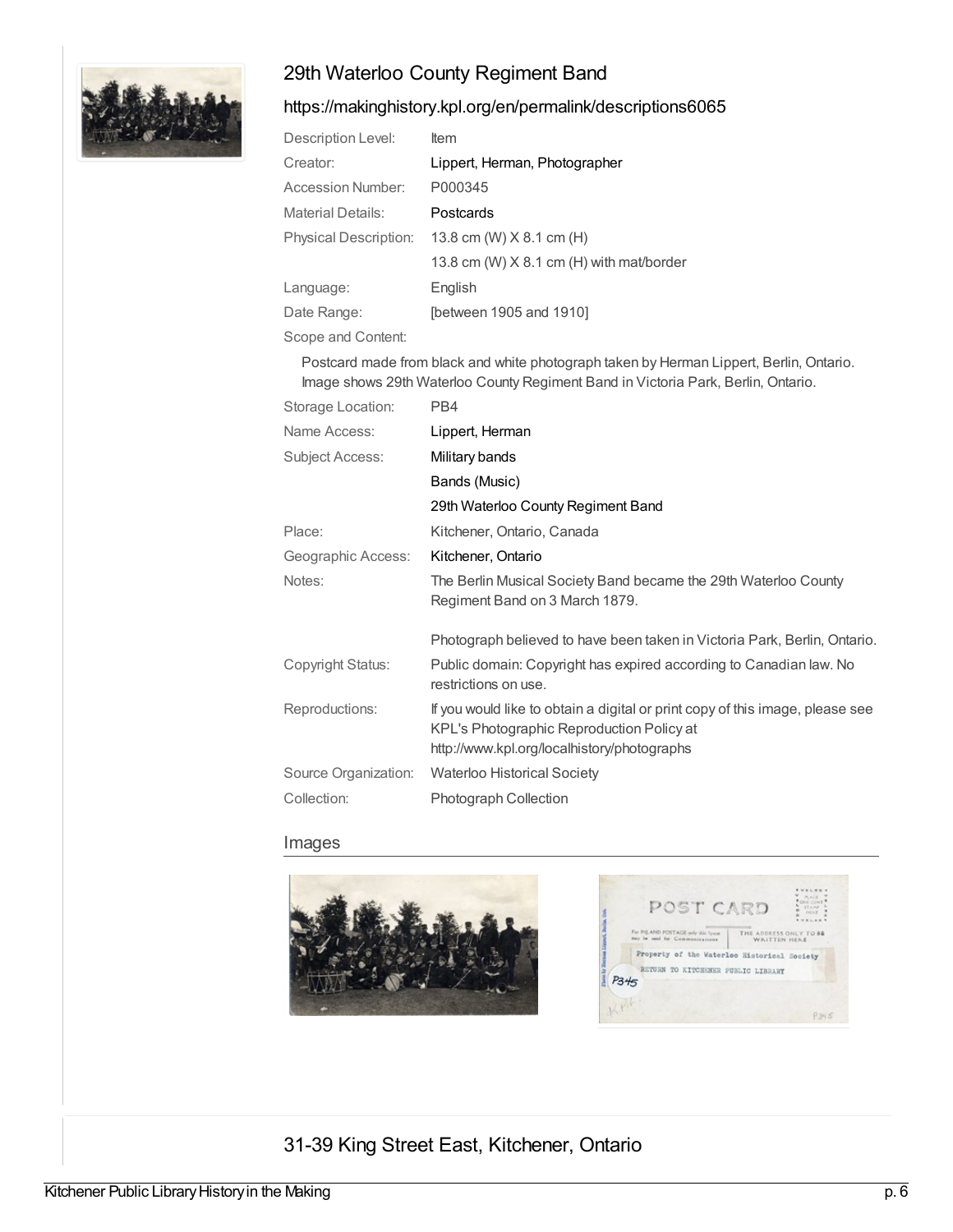#### <https://makinghistory.kpl.org/en/permalink/descriptions10097>



| Description Level:           | ltem                                      |
|------------------------------|-------------------------------------------|
| Accession Number:            | P008468                                   |
| Material Details:            | Photographs                               |
| <b>Physical Description:</b> | 20.4 cm (W) X 15.3 cm (H)                 |
|                              | 20.4 cm (W) X 15.3 cm (H) with mat/border |
| Language:                    | English                                   |
| Date Range:                  | [between 1923 and 1925]                   |
| Date of Publication:         | 1924                                      |
|                              |                                           |

Scope and Content:

A black and white exterior photograph of the streetscape of 31-39 King Street East, Kitchener, Ontario. The image shows the storefronts of Woolworth's, 39 King St. E. Kitchener,; Sarah Fehrenbach's millinery store 37 King St. E.,; Denton & Gifford Photographers, 33 King St. E.; and A. Sippel & Son, located at 31 King St. E.

Sign in the Woolworth's window reads: "May Sale, Thursday, Friday, Saturday". Signs in the A. Sippel window read: "Lease Expires, Forced to Vacate, Smash!, Down Come Prices, The Premier Bargain Event of All Times; Big Sale of Shoes." A banner hanging on its side from the third story reads: "Yule Tide Dance, Odd Fellows Hall, Dec. 31st." Painted on the second story windows to the right of A. Sippel & Son are the words "Dr. A.E. Rudell, Dentist."

A parked automobile and a man in an overcoat and cap, identified as Henry L. Janzen, are seen in the foreground.

The Denton name is visible on the spare tire of the car.

| Storage Location:      | PB <sub>3</sub>                                                                                                                                                                                                                                              |
|------------------------|--------------------------------------------------------------------------------------------------------------------------------------------------------------------------------------------------------------------------------------------------------------|
| Name Access:           | A. Sippel & Son                                                                                                                                                                                                                                              |
|                        | Denton & Gifford Photographers                                                                                                                                                                                                                               |
|                        | F.W. Woolworth Company                                                                                                                                                                                                                                       |
| <b>Subject Access:</b> | Automobiles                                                                                                                                                                                                                                                  |
|                        | Millinery                                                                                                                                                                                                                                                    |
|                        | Photographers                                                                                                                                                                                                                                                |
|                        | Shoe stores                                                                                                                                                                                                                                                  |
|                        | <b>Storefronts</b>                                                                                                                                                                                                                                           |
|                        | Stores & shops                                                                                                                                                                                                                                               |
|                        | <b>Streets</b>                                                                                                                                                                                                                                               |
|                        | Variety stores                                                                                                                                                                                                                                               |
| Place:                 | Kitchener, Ontario, Canada                                                                                                                                                                                                                                   |
| Geographic Access:     | Kitchener, Ontario                                                                                                                                                                                                                                           |
| Notes:                 | Ernest Denton was a photographer in Berlin/Kitchener from<br>approximately 1912 to 1955. He operated photography studios at various<br>locations in the city. He worked with another photographer in a studio<br>named "Denton & Gifford" between 1924-1925. |
|                        | This photograph is in fair condition: a small of portion of the upper right<br>corner is torn off; a much larger portion of the lower right corner of the<br>photo is missing.                                                                               |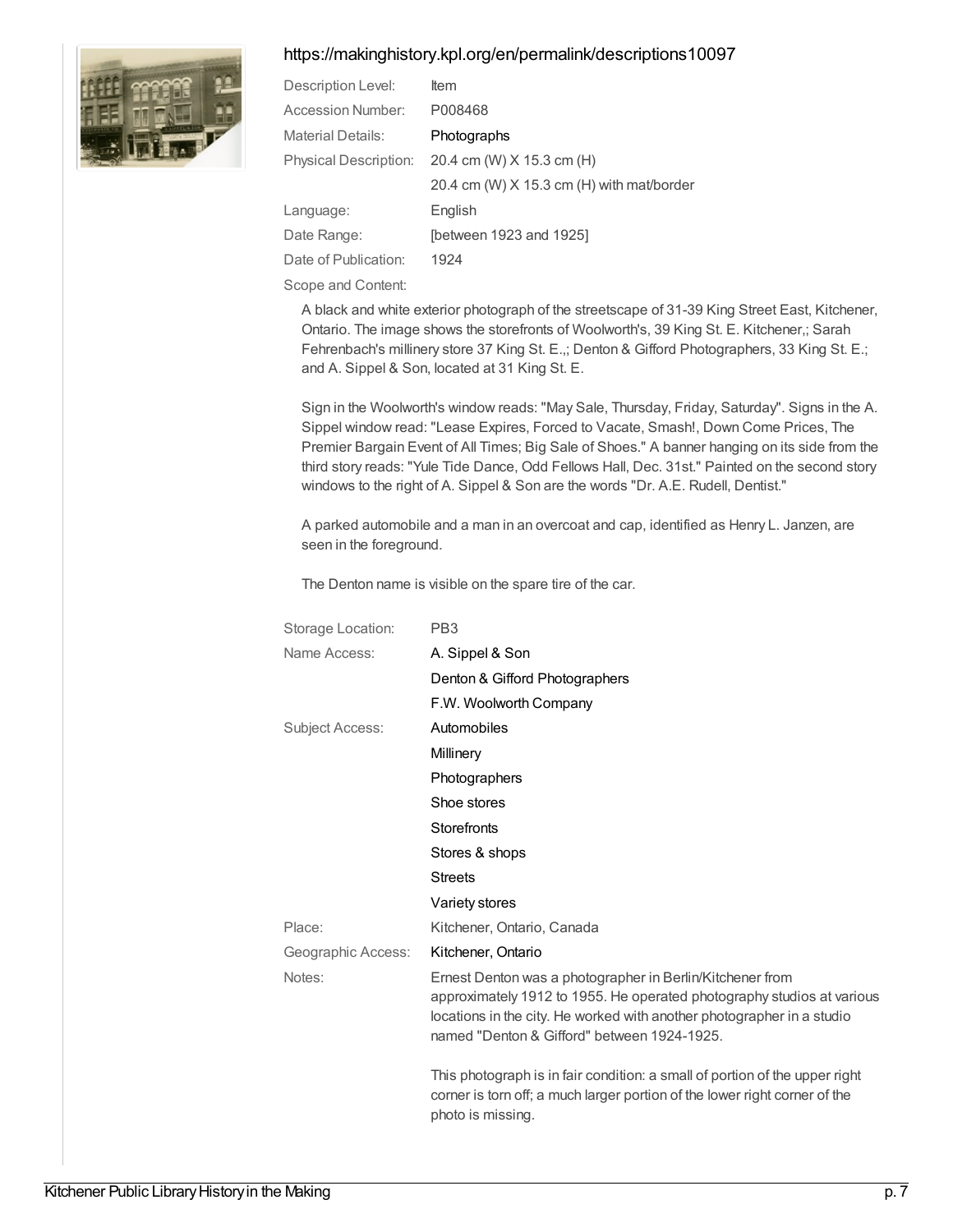| Copyright Status:                   | Public domain: Copyright has expired according to Canadian law. No<br>restrictions on use.                                                                                |
|-------------------------------------|---------------------------------------------------------------------------------------------------------------------------------------------------------------------------|
| Reproductions:                      | If you would like to obtain a digital or print copy of this image, please see<br>KPL's Photographic Reproduction Policy at<br>http://www.kpl.org/localhistory/photographs |
| Source Organization:<br>Collection: | Kitchener Public Library<br><b>Photograph Collection</b>                                                                                                                  |

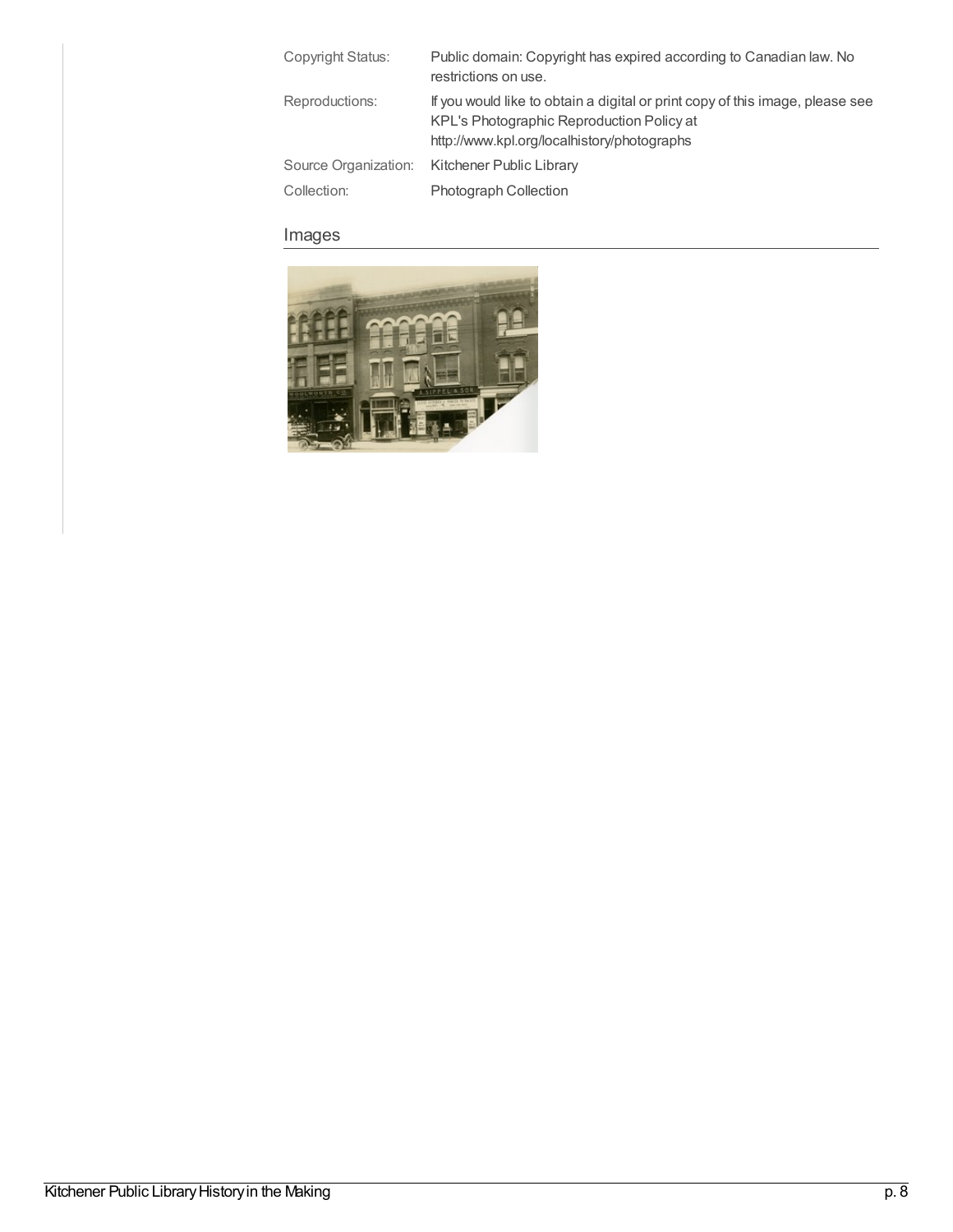# 32-42 King Street East, Kitchener, Ontario



#### <https://makinghistory.kpl.org/en/permalink/descriptions6322>

| Description Level:           | ltem                                       |
|------------------------------|--------------------------------------------|
| Accession Number:            | P002846                                    |
| Material Details:            | Photographs                                |
| <b>Physical Description:</b> | 10 cm (W) $X$ 6.8 cm (H)                   |
|                              | 11.1 cm (W) $X$ 7.6 cm (H) with mat/border |
| Language:                    | English                                    |
| Date Range:                  | [between 1958 and 1963]                    |
| Scope and Content:           |                                            |

Black and white photograph of the top portions of the buildings located at 32-42 King Street East, Kitchener, Ontario. The sign for Grafton's Men's and Boys' Clothing can be seen on the left side of the image. The building with awnings has the following inscription at the top: Glick Block.

| Storage Location:      | PB <sub>1</sub>                                                                                                                                                                                                              |
|------------------------|------------------------------------------------------------------------------------------------------------------------------------------------------------------------------------------------------------------------------|
| <b>Subject Access:</b> | Awnings                                                                                                                                                                                                                      |
|                        | <b>Buildings</b>                                                                                                                                                                                                             |
|                        | <b>Business districts</b>                                                                                                                                                                                                    |
|                        | King Street East (Kitchener, Ont.)                                                                                                                                                                                           |
|                        | Grafton's Men's and Boys' Clothing (Kitchener, Ont.)                                                                                                                                                                         |
| Place:                 | Kitchener, Ontario, Canada                                                                                                                                                                                                   |
| Geographic Access:     | Kitchener, Ontario                                                                                                                                                                                                           |
| Notes:                 | Photograph has scalloped edges.                                                                                                                                                                                              |
| Copyright Status:      | Copyrighted: Protected by copyright. Uses other than research or private<br>study require the permission of the rightsholder(s). Responsibility for<br>obtaining permissions and for any use rests exclusively with the user |
| Reproductions:         | If you would like to obtain a digital or print copy of this image, please see<br>KPL's Photographic Reproduction Policy at<br>http://www.kpl.org/localhistory/photographs                                                    |
| Source Organization:   | <b>Waterloo Historical Society</b>                                                                                                                                                                                           |
| Collection:            | <b>Photograph Collection</b>                                                                                                                                                                                                 |
|                        |                                                                                                                                                                                                                              |

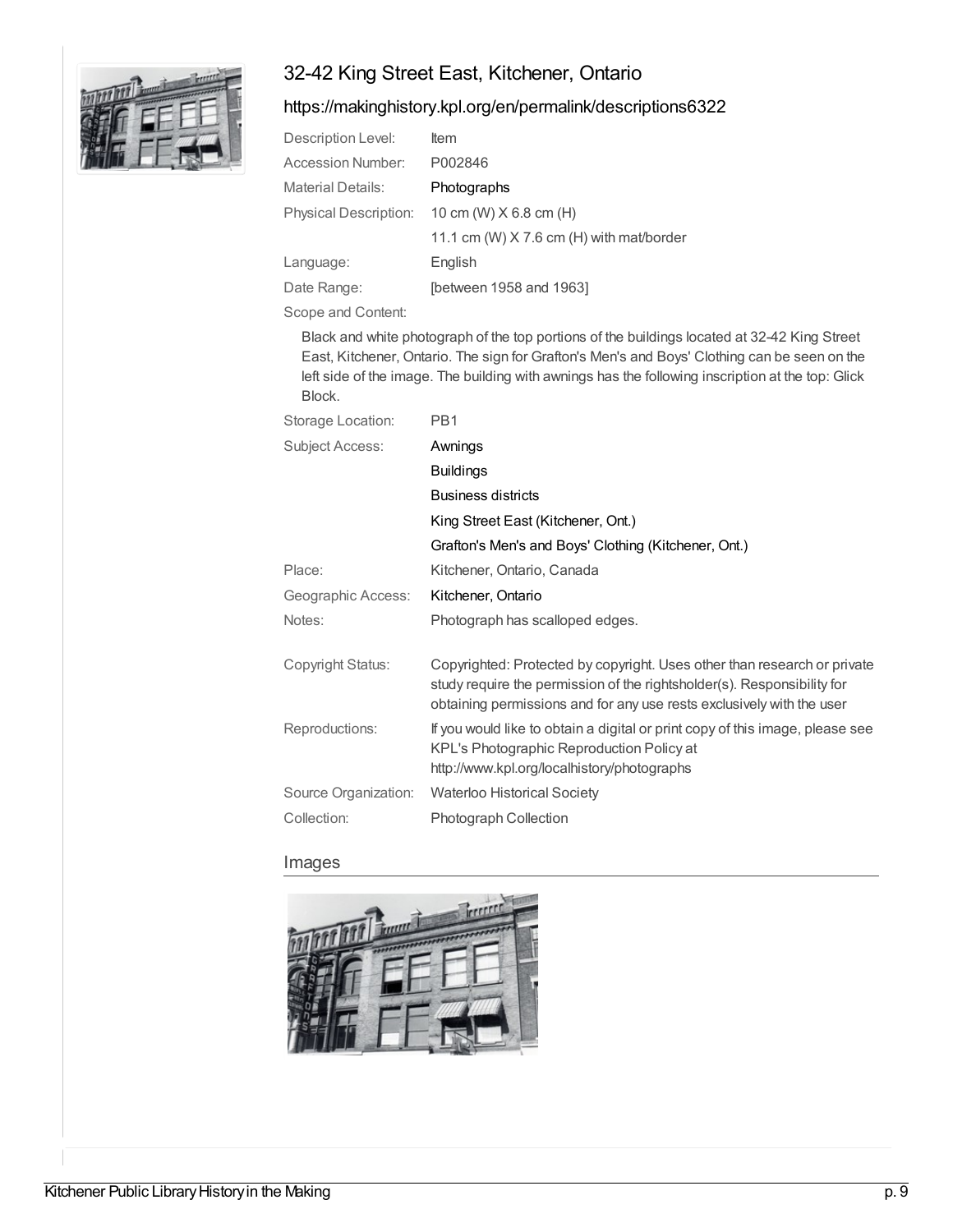# 42-58 King Street West, Kitchener, Ontario



#### <https://makinghistory.kpl.org/en/permalink/descriptions6317>

| Description Level:           | <b>Item</b>                              |
|------------------------------|------------------------------------------|
| Accession Number:            | P002843                                  |
| <b>Material Details:</b>     | Photographs                              |
| <b>Physical Description:</b> | 10 cm (W) $X$ 6.8 cm (H)                 |
|                              | 11.1 cm (W) X 7.6 cm (H) with mat/border |
| Language:                    | English                                  |
| Date Range:                  | [between 1953 and 1958]                  |

Scope and Content:

Black and white photograph of the top portions of the buildings located at 42-58 King Street West, Kitchener, Ontario. The following businesses can be seen, from right to left: J.C. Jaimet & Co. Book and Stationery Store, NormanGowdy Women's Clothing, Arliss Shoes, Tip Top Shoes, and the Bank of Nova Scotia.

| Storage Location:      | PB <sub>1</sub>                                                                                                                                                                                                              |
|------------------------|------------------------------------------------------------------------------------------------------------------------------------------------------------------------------------------------------------------------------|
| <b>Subject Access:</b> | <b>Buildings</b>                                                                                                                                                                                                             |
|                        | <b>Business districts</b>                                                                                                                                                                                                    |
|                        | King Street West (Kitchener, Ont.)                                                                                                                                                                                           |
|                        | J.C. Jaimet and Company (Kitchener, Ont.)                                                                                                                                                                                    |
|                        | Arliss Shoes (Kitchener, Ont.)                                                                                                                                                                                               |
|                        | Bank of Nova Scotia (Kitchener, Ont.)                                                                                                                                                                                        |
|                        | Tip Top Shoes (Kitchener, Ont.)                                                                                                                                                                                              |
|                        | Norman Gowdy Women's Clothing (Kitchener, Ont.)                                                                                                                                                                              |
| Place:                 | Kitchener, Ontario, Canada                                                                                                                                                                                                   |
| Geographic Access:     | Kitchener, Ontario                                                                                                                                                                                                           |
| Notes:                 | Photograph has scalloped edges.                                                                                                                                                                                              |
| Copyright Status:      | Copyrighted: Protected by copyright. Uses other than research or private<br>study require the permission of the rightsholder(s). Responsibility for<br>obtaining permissions and for any use rests exclusively with the user |
| Reproductions:         | If you would like to obtain a digital or print copy of this image, please see<br>KPL's Photographic Reproduction Policy at<br>http://www.kpl.org/localhistory/photographs                                                    |
| Source Organization:   | <b>Waterloo Historical Society</b>                                                                                                                                                                                           |
| Collection:            | <b>Photograph Collection</b>                                                                                                                                                                                                 |
|                        |                                                                                                                                                                                                                              |

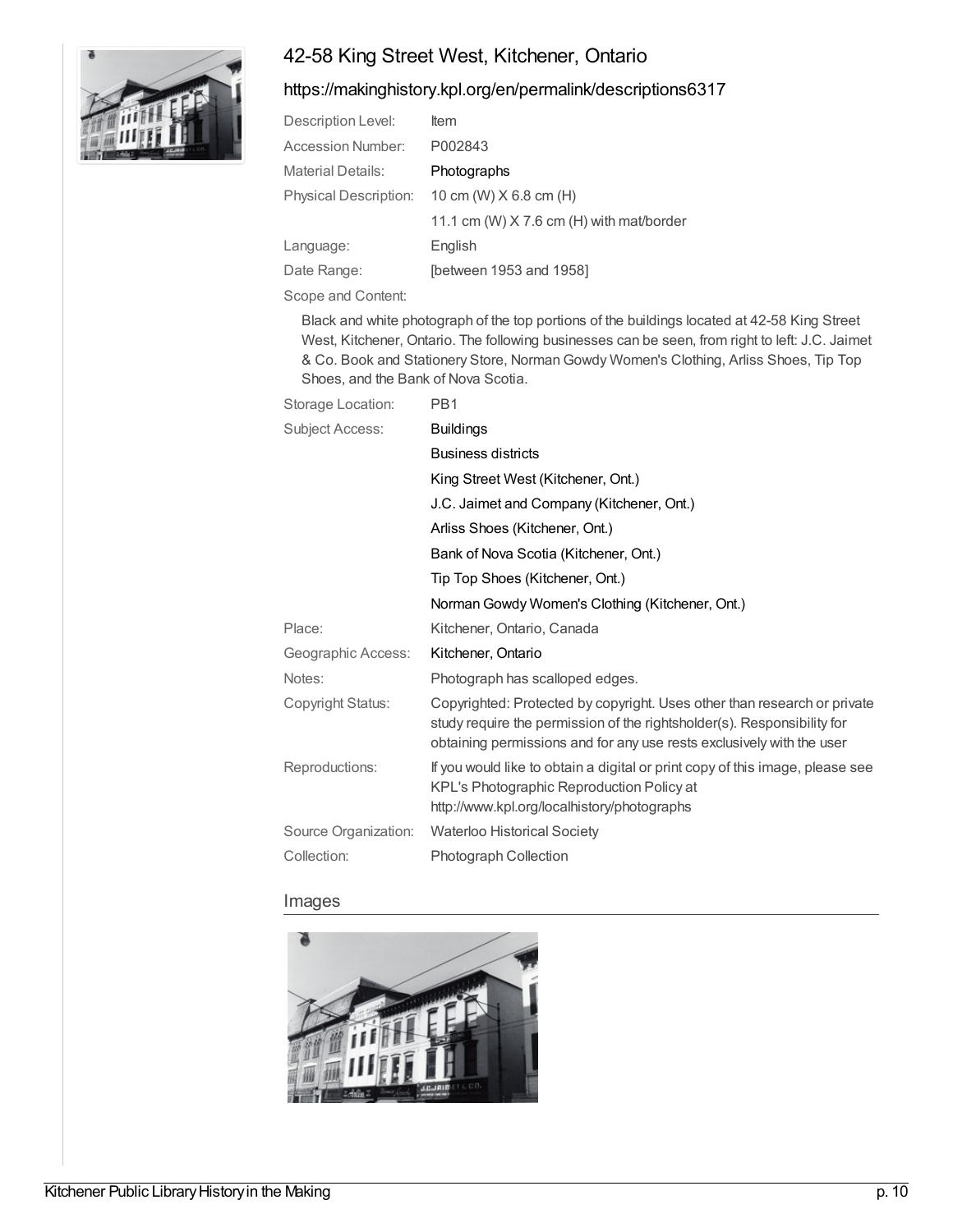# 49 King Street West, Kitchener, Ontario



#### <https://makinghistory.kpl.org/en/permalink/descriptions6320>

| Description Level:           | <b>Item</b>                              |
|------------------------------|------------------------------------------|
| Accession Number:            | P002844                                  |
| Material Details:            | Photographs                              |
| <b>Physical Description:</b> | 6.8 cm (W) $X$ 10 cm (H)                 |
|                              | 7.6 cm (W) X 11.1 cm (H) with mat/border |
| Language:                    | English                                  |
| Date Range:                  | [ca. 1965]                               |
| Scope and Content:           |                                          |

Black and white photograph of the south side of King Street West, Kitchener, Ontario. Chalmers Jewellers can be seen on the left and Waterloo Trust and Savings on the right.

| PB1                                                                                                                                                                                                                          |
|------------------------------------------------------------------------------------------------------------------------------------------------------------------------------------------------------------------------------|
| <b>Buildings</b>                                                                                                                                                                                                             |
| <b>Business districts</b>                                                                                                                                                                                                    |
| <b>Storefronts</b>                                                                                                                                                                                                           |
| King Street West (Kitchener, Ont.)                                                                                                                                                                                           |
| Waterloo Trust and Savings (Kitchener, Ont.)                                                                                                                                                                                 |
| Chalmers Jewellers (Kitchener, Ont.)                                                                                                                                                                                         |
| Kitchener, Ontario, Canada                                                                                                                                                                                                   |
| Kitchener, Ontario                                                                                                                                                                                                           |
| According to a 1965 city directory, Chalmers Jewellers was located at 49<br>King Street West, Kitchener, Ontario.                                                                                                            |
| Copyrighted: Protected by copyright. Uses other than research or private<br>study require the permission of the rightsholder(s). Responsibility for<br>obtaining permissions and for any use rests exclusively with the user |
| If you would like to obtain a digital or print copy of this image, please see<br>KPL's Photographic Reproduction Policy at<br>http://www.kpl.org/localhistory/photographs                                                    |
| <b>Waterloo Historical Society</b>                                                                                                                                                                                           |
| <b>Photograph Collection</b>                                                                                                                                                                                                 |
|                                                                                                                                                                                                                              |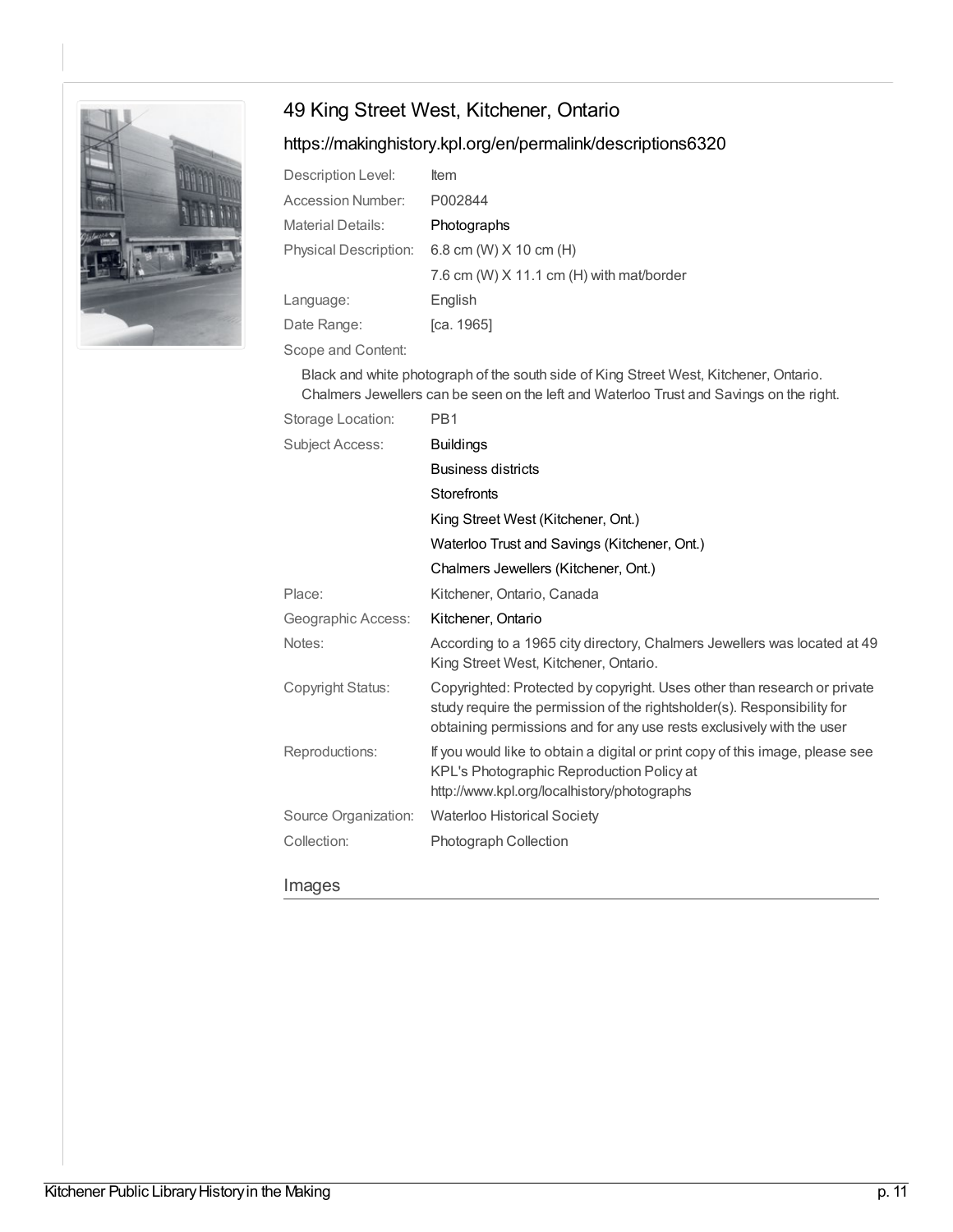



# 72-90 King Street West, Kitchener, Ontario

# <https://makinghistory.kpl.org/en/permalink/descriptions6315>

| Description Level:           | <b>Item</b>                                |
|------------------------------|--------------------------------------------|
| <b>Accession Number:</b>     | P002840                                    |
| <b>Material Details:</b>     | Photographs                                |
| <b>Physical Description:</b> | 10 cm (W) $X$ 6.8 cm (H)                   |
|                              | 11.1 cm (W) $X$ 7.6 cm (H) with mat/border |
| Language:                    | English                                    |
| Date Range:                  | [ca. 1962]                                 |

Scope and Content:

Black and white photograph of the top portions of the buildings located at 72-90 King Street West, Kitchener, Ontario. The following business signs can be seen, from left to right: Capitol Theatre, Tip Top Tailors, Smuck's China Shop, and Agnew-Surpass Shoes. The Capitol Theatre marquee reads: Forever my Love.

| Storage Location:      | PB <sub>1</sub>                       |
|------------------------|---------------------------------------|
| <b>Subject Access:</b> | <b>Buildings</b>                      |
|                        | <b>Business districts</b>             |
|                        | Marquees                              |
|                        | Signs (Notices)                       |
|                        | King Street West (Kitchener, Ont.)    |
|                        | Capitol Theatre (Kitchener, Ont.)     |
|                        | Tip Top Tailors (Kitchener, Ont.)     |
|                        | Smuck's China Shop (Kitchener, Ont.)  |
|                        | Agnew-Surpass Shoes (Kitchener, Ont.) |
| Place:                 | Kitchener, Ontario, Canada            |

Kitchener Public Library History in the Making p. 12